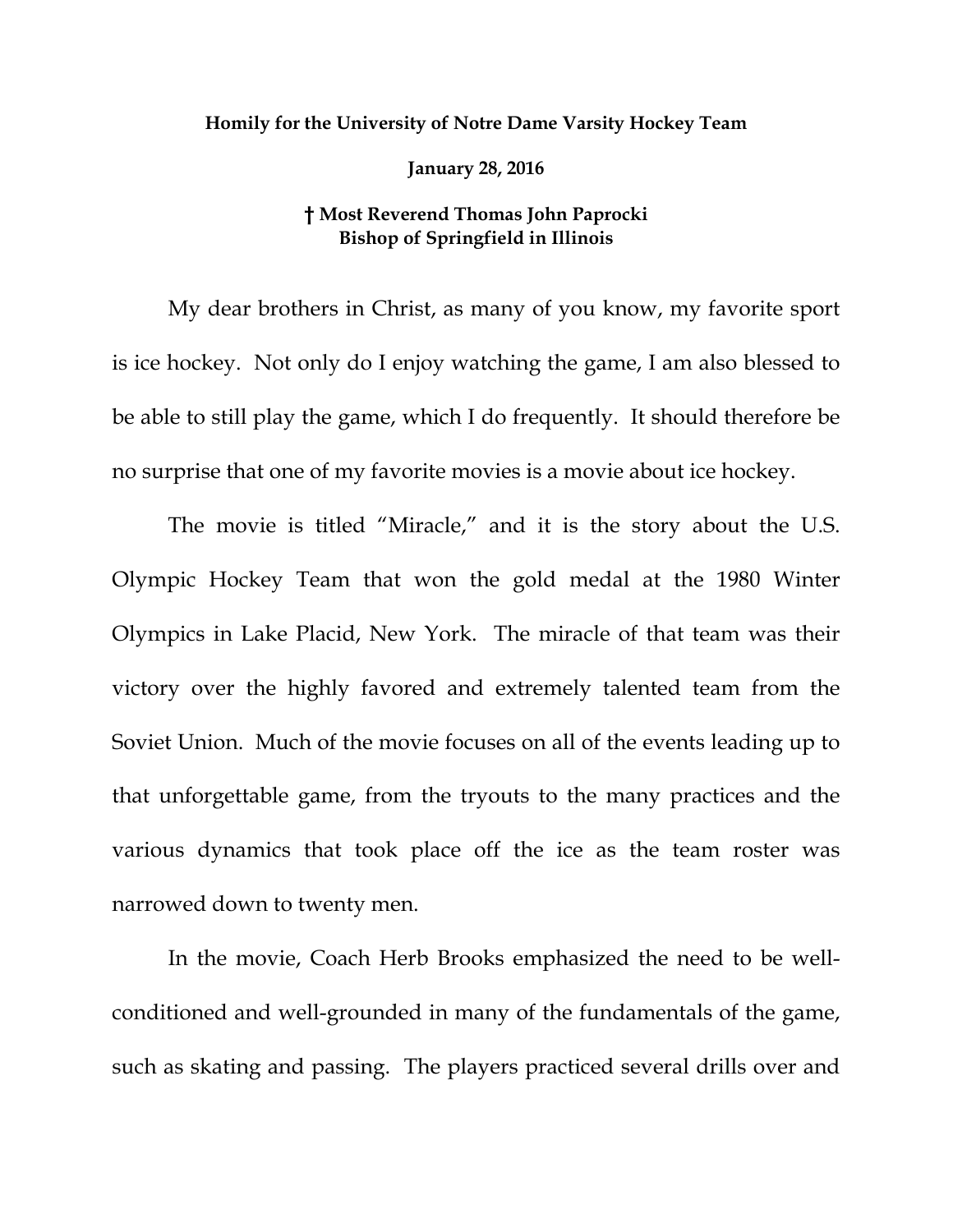over, so that they would be prepared to play at a peak level of performance.

In many ways, this is a good parallel to what happens for all of you in school. Take, for example, the many drills and exercises that you do for math or spelling. It can seem like a lot of work, and may even seem like busy work at times, but it is important to see these practices as a preparation for the future, so that you will be better equipped for future classes, and a future career. You are being given the tools to perform at a high level in whatever lies ahead for you, thus the importance of taking your studies and schoolwork seriously.

Going back to the movie, an important part of the preparation of the team is what took place off of the ice. These young men lived together for more than six months, sharing all of their time with one another, much of which was off the ice. During that time, a chemistry started to form to where they were able to work and act as a team, not just a group of individuals who happened to be talented hockey players.

At one point in the movie, the coach brought in a player who had not been with the team. This player was very talented and had the attitude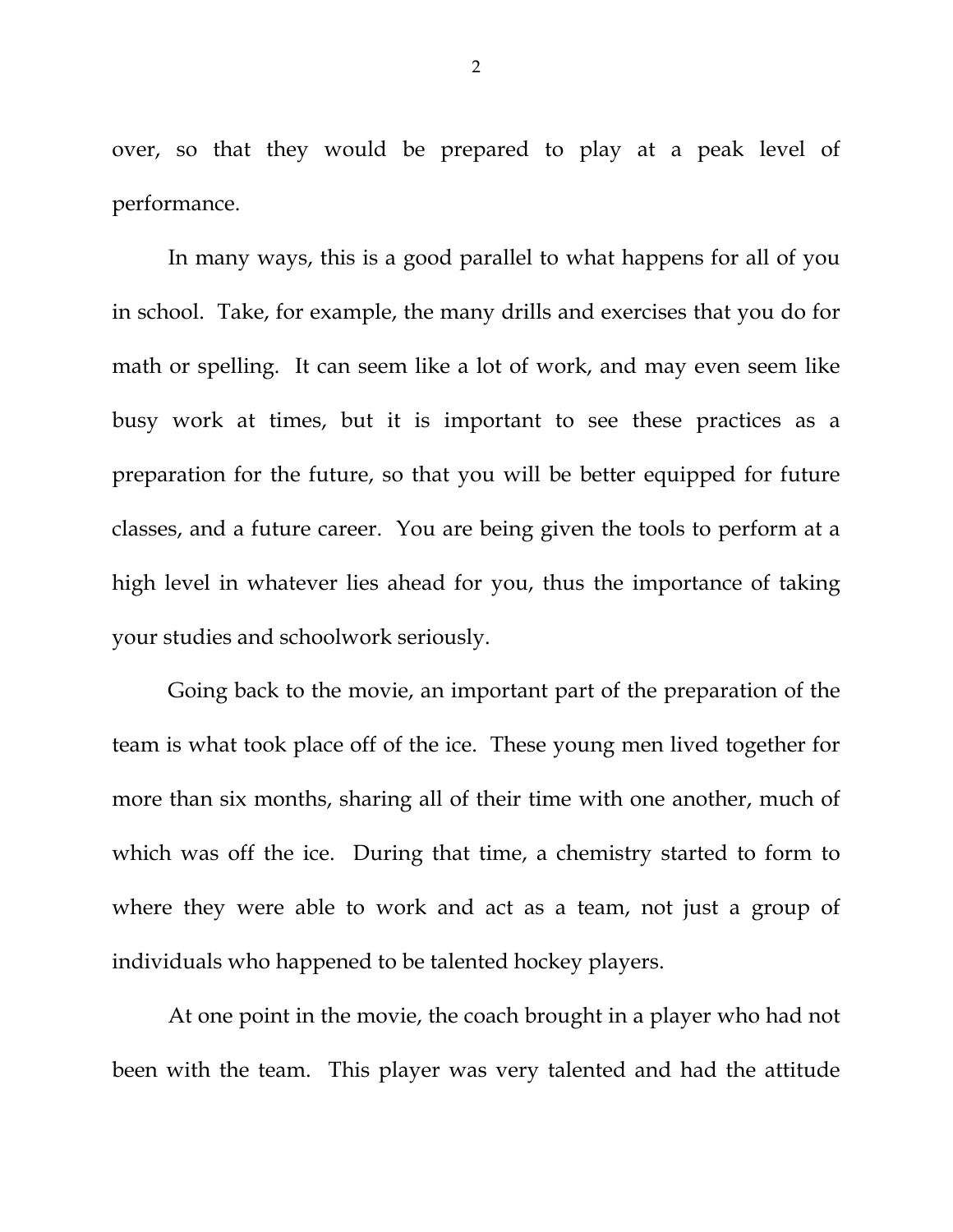and skills that would help the team have a better shot at success. The players who had been together felt a little betrayed, and a few of them brought this to the attention of the coach. About to dismiss their objections, he asked them why he shouldn't be giving this new player a good look as a possibility for joining the team.

Immediately, one of the four players who had called the meeting said: "Because we're a family." They all agreed. Coach Brooks asked them, "And this is the family you want to go to Lake Placid with? suggesting that he should not take this new player. They all agreed that this was what they wanted, so the coach decided to cut the new player and stick with the team he had.

This was a key point in the movie, because it showed that the team members saw one another as a family  $-$  something stronger than a team. These young men looked upon one another as brothers, which is one of the most meaningful and important of all relationships, and something that would be at the very heart of their success, bringing together and perfecting the technical skills with the chemistry of a bond that could not be broken.